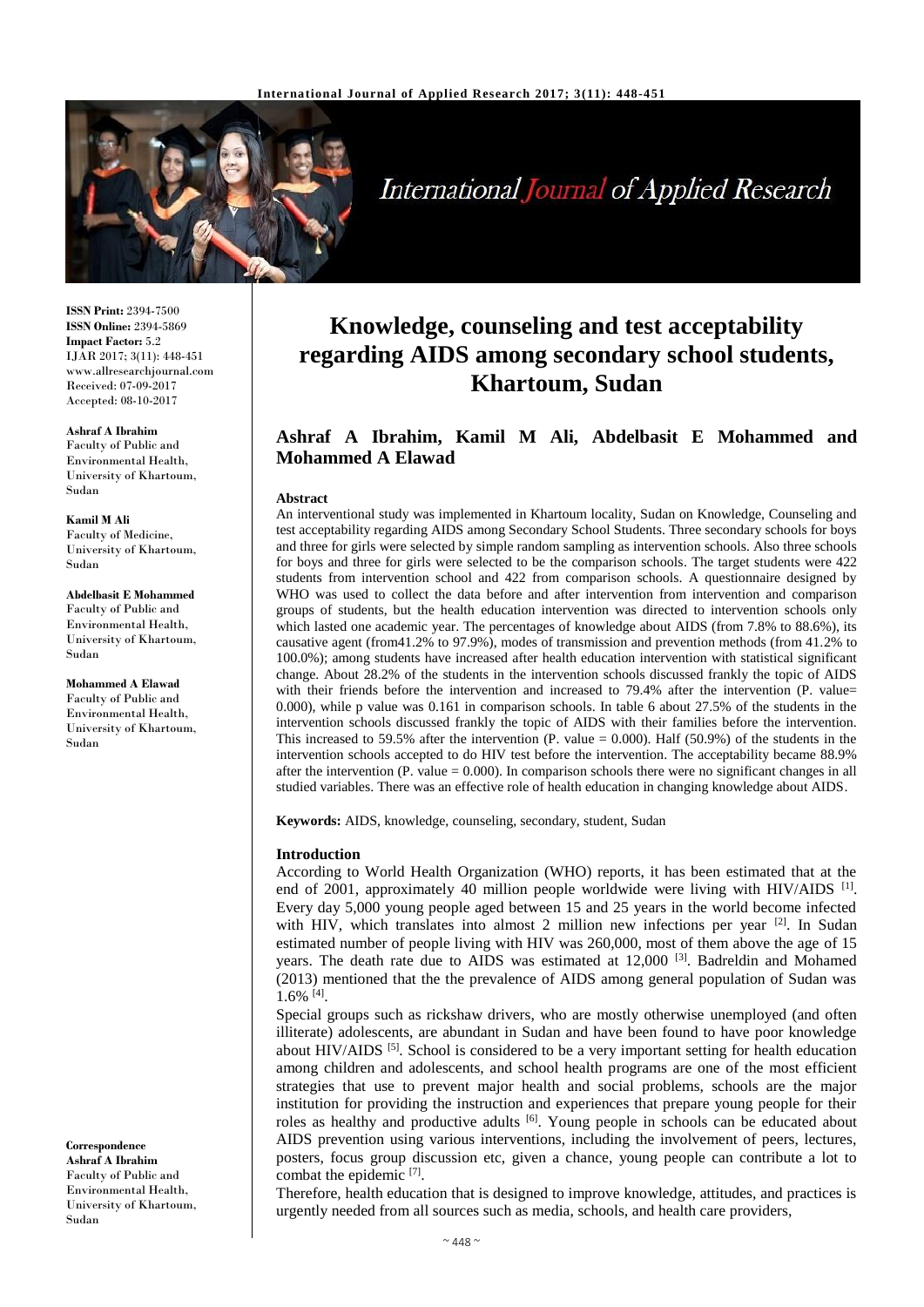especially with adolescents e.g. secondary school students, in a carefully planned flexible school-based sexual education<sup>[8]</sup>.

# **Materials and Methods**

# **Study Area**

The study was conducted in Khartoum locality which is located in the central of Khartoum, capital of Sudan, where the educational services are adequate. There are 186 secondary schools throughout the locality. The Health authority in the locality visits such schools weekly and checks solid and liquid waste disposal, food safety in addition to health education services regarding different health issues e.g. communicable diseases.

#### **Study population and sampling**

The groups targeted by the study were the students in the secondary schools with a total number of 86787 students distributed in the governmental and non-governmental schools in the Khartoum Locality

Three secondary schools for boys and three secondary schools for girls were selected by simple random sampling to participate in the study. Also three schools for boys and three schools for girls were selected to be the comparison schools. According to adequate statistical equation, the study sample included 844. They were taken as 422 students from intervention school and 422 from comparison schools.

#### **Data collection**

#### **Primary Phase**

The World Health Organization (WHO) pre-coded questionnaire was directed to the students in both intervention and comparison schools to gather relevant data before the health education activities, which were considered as baseline data.

### **Intervention Phase**

School teachers in the intervention school were trained to be health educators in order to conduct the health education activities for their students throughout an academic year. These activities included lectures presentation, group discussion, distribution of pamphlet, and cinema show as regard to AIDS.

#### **Evaluation Phase**

It is implemented at the end of the academic year after the target students in the intervention schools have received various types of health education activities. The same questionnaire was used in both intervention and comparison schools.

# **Results**

In table 1, only 7.8% of the students in the intervention schools had more knowledge about AIDS before the intervention. This increased to 88.6% after the intervention (P. value =  $0.000$ ). While in comparison schools p value = 0.678. In table 2, about 41.2% of the students in the intervention schools knew the causative agent of AIDS as a virus before the intervention. This increased to 97.9% after the intervention (P. value  $= 0.000$ ). There was no significant change in the comparison schools (P. value  $= 0.678$ ). In table 3, about 41.2% of the students in the intervention group knew the modes of transmission of AIDS before the intervention. The percentage became 100.0% after the interventional education (P. value  $= 0.000$ ). In contrast there was no significant change in the comparison schools (P. value  $= 0.197$ ). Approximately, 1.4% of the students in the intervention schools knew the prevention methods of AIDS before the intervention. After intervention the percentage increased to 92.9% (P. value  $= 0.000$ ). In comparison group p value was 0.310 as shown in table 4. About 28.2% of the students in the intervention schools discussed frankly the topic of AIDS with their friends before the intervention and increased to 79.4% after the intervention  $(P. value = 0.000)$ , while p value was 0.161 in comparison schools (table 5). In table 6 about 27.5% of the students in the intervention schools discussed frankly the topic of AIDS with their families before the intervention. This increased to 59.5% after the intervention (P. value  $= 0.000$ ). There was no significant change in the comparison school (p value  $=$ 0.402). Half (50.9%) of the students in the intervention schools accepted to do HIV test before the intervention. The acceptability became 88.9% after the intervention (P. value  $= 0.000$ ), in comparison schools p value was 0.81 (table 7).

**Table 1:** The effect of health education on knowledge about AIDS among secondary school students

|                                                              |             | <b>Intervention schools</b> | <b>Comparison schools</b> |               |  |  |  |  |  |
|--------------------------------------------------------------|-------------|-----------------------------|---------------------------|---------------|--|--|--|--|--|
| Level of knowledge                                           | Pre         | Post                        | Pre                       | Post          |  |  |  |  |  |
|                                                              | No. (%)     | No. (%)                     | No. (%)                   | No. (%)       |  |  |  |  |  |
| More                                                         | 33 (7.8%)   | 374 (88.6%)                 | $7(1.4\%)$                | $10(2.4\%)$   |  |  |  |  |  |
| Little                                                       | 160 (38%)   | $5(1.2\%)$                  | 175 (41.6%)               | 165 (39%)     |  |  |  |  |  |
| Medium                                                       | 109(25.8%)  | 43 (10.2%)                  | $105(24.9\%)$             | $112(26.5\%)$ |  |  |  |  |  |
| Don't know                                                   | 120 (28.4%) | $0(0\%)$                    | 135 (32.1%)               | 135 (32.1%)   |  |  |  |  |  |
| Total                                                        | 422 (100%)  | 422                         | 422 (100%)                | 422 (100%)    |  |  |  |  |  |
| $X^2$ for intervention schools = 579.9<br>P. value $= 0.000$ |             |                             |                           |               |  |  |  |  |  |

 $X^2$  for comparison schools= 26.44 P. value = 0.678

|  |  |  |  | Table 2: The effect of health education on knowledge about causative agent of AIDS among secondary school students |
|--|--|--|--|--------------------------------------------------------------------------------------------------------------------|
|  |  |  |  |                                                                                                                    |

|                                         |             | <b>Intervention Schools</b> | <b>Comparison Schools</b> |             |  |
|-----------------------------------------|-------------|-----------------------------|---------------------------|-------------|--|
| Knowledge about causative agent of AIDS | Pre         | Post                        | Pre                       | Post        |  |
|                                         | No. (%)     | No. (%)                     | No. (%)                   | No. (%)     |  |
| Virus "Yes"                             | 174 (41.2%) | 413 (97.9%)                 | 185 (43.8%)               | 190 (45%)   |  |
| Virus "No"                              | 164 (38.9%) | $9(2.1\%)$                  | 44 (10.4%)                | 53 (12.6%)  |  |
| Don't know                              | 84 (19.9%)  | $0(0\%)$                    | 193 (45.8%)               | 179 (42.4%) |  |
| Total                                   | 422 (100%)  | 422 (100%)                  | 422 (100%)                | 422 (100%)  |  |

 $X^2$  for intervention schools = 320.1 P. value = 0.000

 $X^2$  for comparison schools = 1.429 P. value = 0.490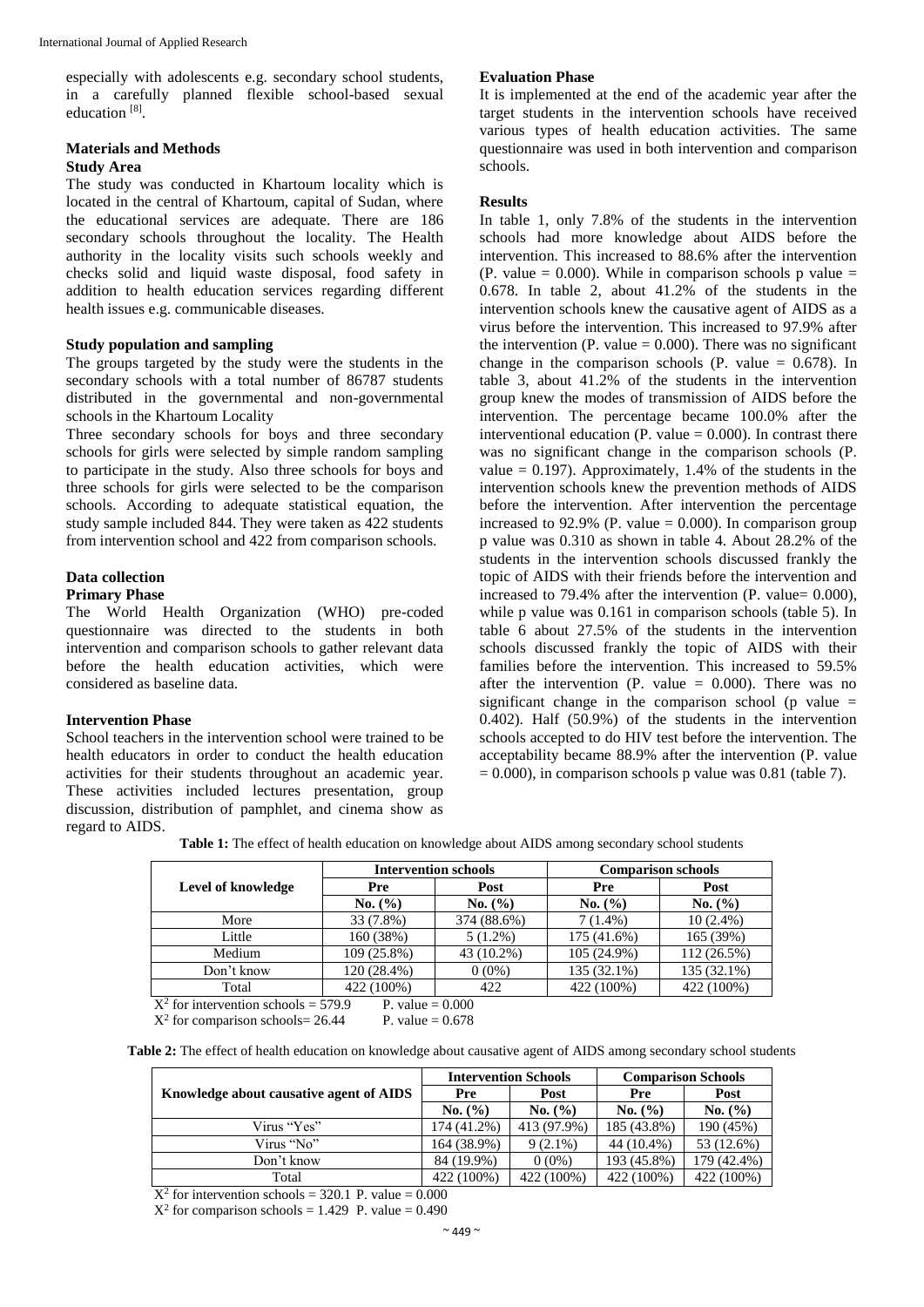**Table 3:** The effect of health education on knowledge of secondary school students about AIDS modes of transmission

|                                     | <b>Intervention Schools</b> |            | <b>Comparison Schools</b> |            |  |  |
|-------------------------------------|-----------------------------|------------|---------------------------|------------|--|--|
| Knowledge on AIDS transmission mode | Pre                         | Post       | Pre                       | Post       |  |  |
|                                     | No. (%)                     | No. (%)    | No. (%)                   | No. (%)    |  |  |
| Know                                | 174 (41.2%)                 | 422 (100%) | 131 (31%)                 | 114 (27%)  |  |  |
| Don't know                          | 248 (58.8%)                 | $0(0\%)$   | 291 (69%)                 | 308 (73%)  |  |  |
| Total                               | 422 (100%)                  | 422 (100%) | 422 (100%)                | 422 (100%) |  |  |

 $X^2$  for intervention schools = 351.1 P. value = 0.000

 $X^2$  for comparison schools = 1.66 P. value = 0.197

**Table 4:** Knowledge of Secondary School Students about Prevention Methods of AIDS

|                                     |                    | <b>Intervention Schools</b> |      |               | <b>Comparison Schools</b>     |               |      |      |  |
|-------------------------------------|--------------------|-----------------------------|------|---------------|-------------------------------|---------------|------|------|--|
| Knowledge about Modes of prevention | Pre                |                             | Post |               | Pre                           |               | Post |      |  |
|                                     | No.                | $\frac{6}{9}$               | No.  | $\frac{6}{9}$ | No.                           | $\frac{0}{0}$ | No.  | $\%$ |  |
| Know                                | 6                  | $\cdot$ 4                   | 392  | 92.9          | 51                            | 12.1          | 61   | 14.5 |  |
| Don't know                          | 416                | 98.6                        | 30   | 7.1           | 371                           | 87.9          | 361  | 85.5 |  |
| Total                               | 422                | .00                         | 422  | 100           | 422                           | 100           | 422  | 100  |  |
| $X2 = 708.4$                        | P. value $= 0.000$ |                             |      |               | $X2 = 1.029$ P. value = 0.310 |               |      |      |  |

|  | <b>Table 5:</b> AIDS Information Counseling among Secondary School Students with their Friends |
|--|------------------------------------------------------------------------------------------------|
|--|------------------------------------------------------------------------------------------------|

|                                                 | <b>Intervention Schools</b>   |               |     |               | <b>Comparison Schools</b>     |               |     |               |
|-------------------------------------------------|-------------------------------|---------------|-----|---------------|-------------------------------|---------------|-----|---------------|
| <b>AIDS</b> Information Counseling with Friends |                               | Pre           |     | Post          |                               | Pre           |     | Post          |
|                                                 |                               | $\frac{0}{0}$ | No. | $\frac{0}{0}$ | No.                           | $\frac{0}{0}$ | No. | $\frac{6}{9}$ |
| Yes                                             | 119                           | 28.2          | 335 | 79.4          | 76                            | 18.0          | 61  | 14.5          |
| No                                              | 303                           | 71.8          | 87  | 20.6          | 346                           | 82.0          | 361 | 85.5          |
| Total                                           | 422                           | 100           | 422 | 100           | 422                           | 100           | 422 | 100           |
|                                                 | $X2 = 222.3$ P. value = 0.000 |               |     |               | $X2 = 1.961$ P. value = 0.161 |               |     |               |

**Table 6:** AIDS Information Counseling among Secondary School Students with their Families

|                                                  | <b>Intervention Schools</b>  |               |     |               | <b>Comparison Schools</b>     |               |     |               |
|--------------------------------------------------|------------------------------|---------------|-----|---------------|-------------------------------|---------------|-----|---------------|
| <b>AIDS</b> Information Counseling with Families |                              | Pre           |     | Post          |                               | Pre           |     | Post          |
|                                                  |                              | $\frac{0}{0}$ | No. | $\frac{0}{0}$ | No.                           | $\frac{6}{9}$ | No. | $\frac{6}{9}$ |
| Yes                                              | 116                          | 27.5          | 251 | 59.5          | 48                            | 11.4          | 56  | 13.3          |
| No                                               | 306                          | 72.5          | 171 | 40.5          | 374                           | 88.6          | 366 | 86.7          |
| Total                                            | 422                          | 00            | 422 | 100           | 422                           | 100           | 422 | 100           |
|                                                  | $X2 = 87.8$ P. value = 0.000 |               |     |               | $X2 = 0.702$ P. value = 0.402 |               |     |               |

|                                  | <b>Intervention Schools</b>   |               |      |               | <b>Comparison Schools</b> |                              |      |               |  |
|----------------------------------|-------------------------------|---------------|------|---------------|---------------------------|------------------------------|------|---------------|--|
| <b>Acceptability of HIV Test</b> | Pre                           |               | Post |               | Pre                       |                              | Post |               |  |
|                                  | No.                           | $\frac{6}{9}$ | No.  | $\frac{6}{9}$ | No.                       | $\frac{6}{9}$                | No.  | $\frac{6}{9}$ |  |
| Yes                              | 215                           | 50.9          | 375  | 88.9          | 181                       | 42.9                         | 176  | 41.7          |  |
| No                               | 67                            | 15.9          | 20   | 4.7           | 103                       | 24.4                         | 111  | 26.3          |  |
| Don't know                       | 140                           | 33.2          | 27   | 6.4           | 138                       | 32.7                         | 135  | 32.0          |  |
| Total                            | 422                           | 100           | 422  | 100           | 422                       | 100                          | 422  | 100           |  |
|                                  | $X2 = 145.2$ P. value = 0.000 |               |      |               |                           | $X2 = 0.402$ P. value = 0.81 |      |               |  |

**Table 7:** Acceptability of HIV Test among Secondary School Students

# **Discussion**

The student's knowledge was increased more after health education process while the situation in the comparison schools reflected no significant difference (in intervention schools P. value  $= 0.000$  while in comparison schools P. value  $= 0.678$ ). In details, there was increasing in knowledge about Causative agent (for intervention schools p. value = 0.000 when p value for comparison schools was 0.490); mode of transmission (p value for intervention schools was 0.000 and for comparison schools was 0.197); and the knowledge among the students in the intervention schools clearly increased (in intervention group p value was 0.000 and for comparison group was 0.310). This result indicates the effectiveness of health education in increasing the knowledge of student and may be the appropriate method for advocacy. It is going along with the data that mentioned in a study conducted in Nigeria which found that health education is effective in improving HIV knowledge and changing from practice of high risk behaviors [9].

Before the intervention some of the students (28.2%) discussed the topic of AIDS frankly with their friends. This increased to (79.4%) after the intervention. It was significant  $(P. value = 0.000)$ . There was no significant change in the comparison schools. This was similar to that study conducted by Vicki, *et al*., 2002, A randomized controlled trial of peer-led sex education in English secondary schools. Peer educators reported positive changes in sexual knowledge and changes towards more liberal attitudes. There was an increase in confidence in relationships and on their sexual behaviour  $[10]$ . Also, a study carried out by Aryeetey, 2000, in Ghana aiming to provide students with current and accurate information on HIV/AIDS and to use students as agent of change among families and peers, 20